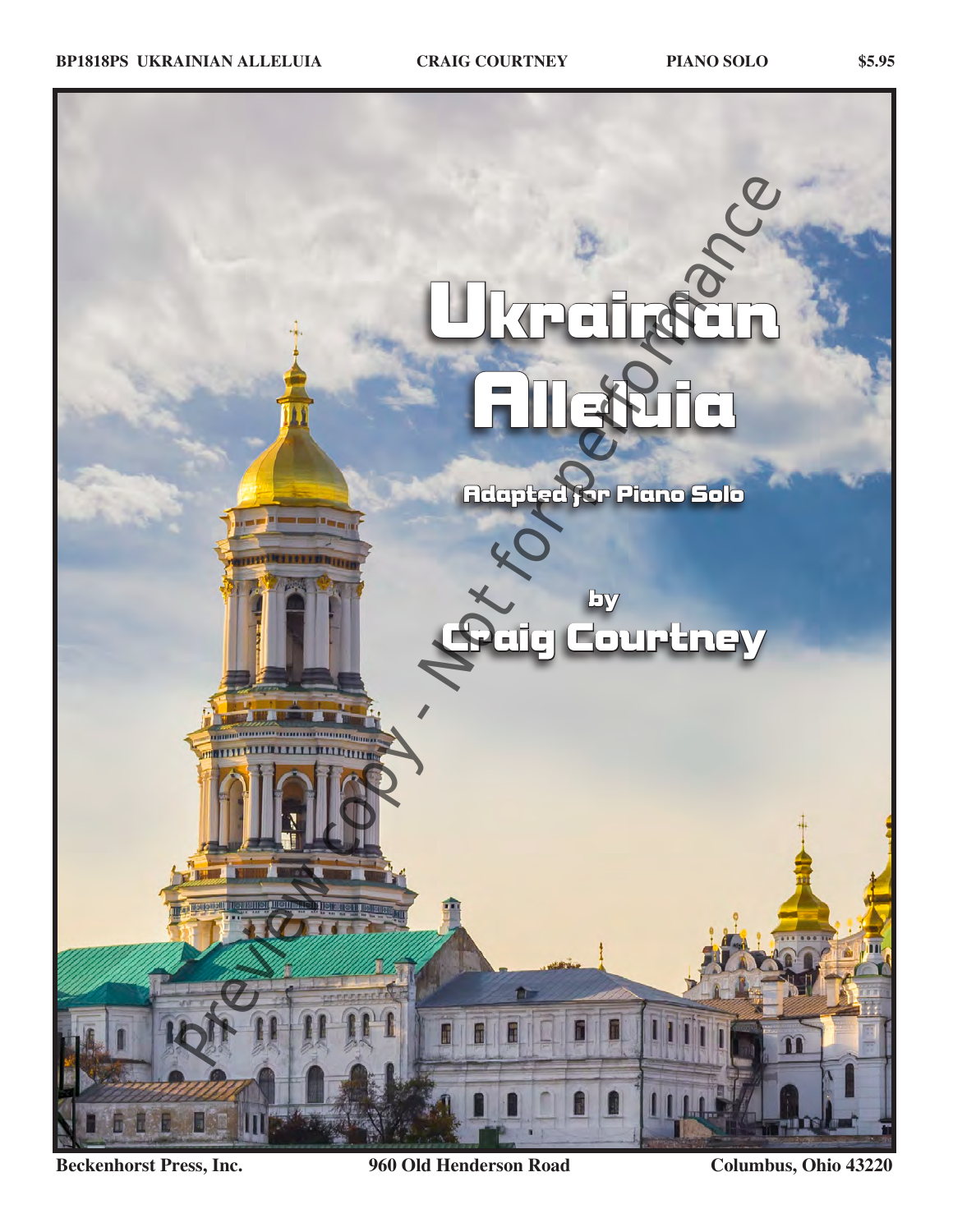## A Note from the Composer:

In the summer of 2007, I had the privilege of being part of a mission team serving in Ukraine. Due to its geographical position and rich natural resources, the country has a history of foreign invasion, occupation, and oppression. It is estimated that more than 25 million Ukrainians were killed during the 20<sup>th</sup> century due to starvation, war, and the deadliest nuclear accident in history. Sadly, their loss continues with the 2022 Russian invasion. *Ukrainian Alleluia* is a musical portrayal of their voice of faith, strength and hope in the midst of unimaginable suffering and tragedy. - Craig Courtney

Related Product:

Ukrainian Alleluia for SATB choir – BP1818.

Ukrainian Alleluia for TTBB choir – BP1966. Preview Copy -